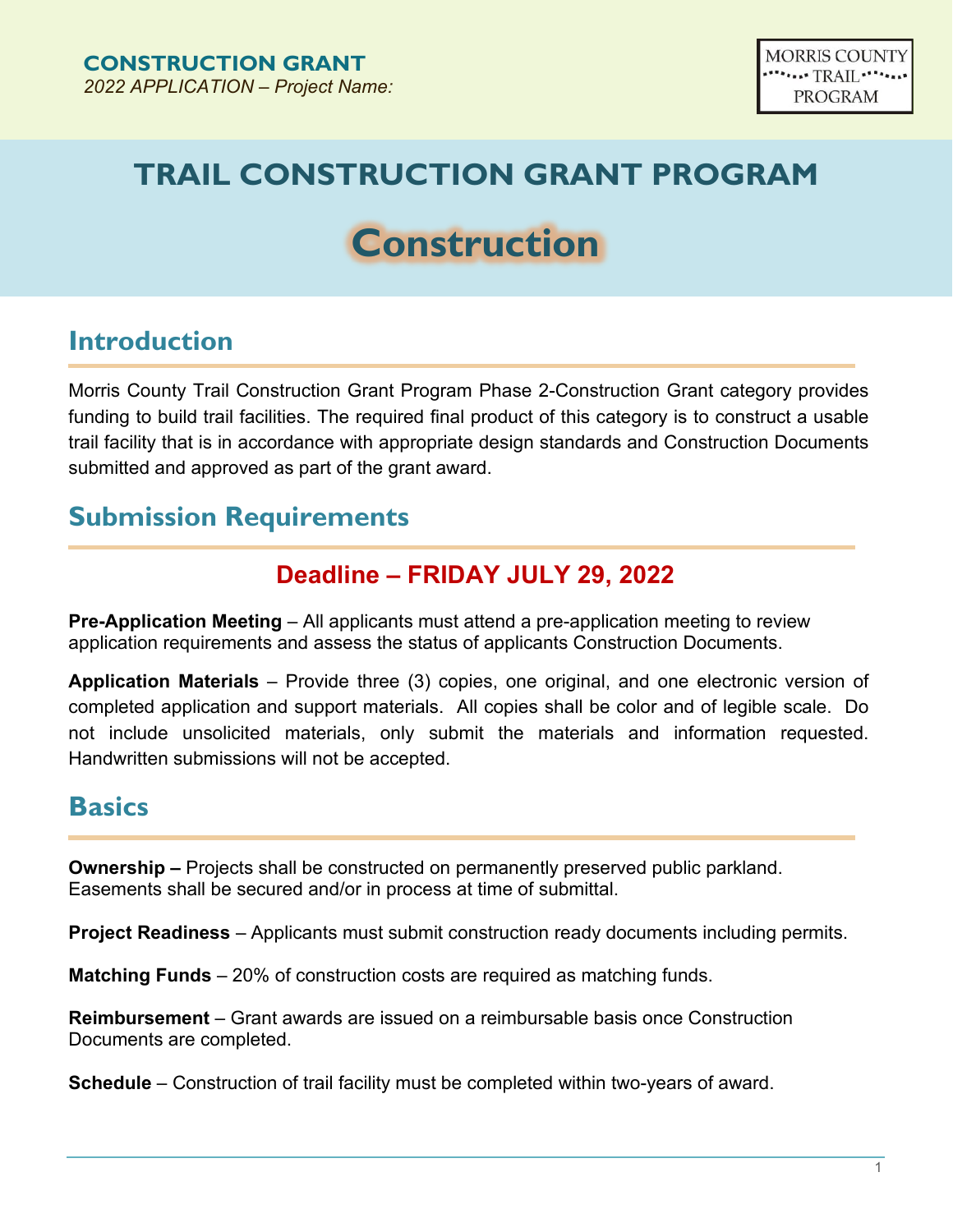## **1) Applicant Information**

| <b>Municipality:</b>              |         |        |      |  |
|-----------------------------------|---------|--------|------|--|
| Name of Project Contact:          |         | Title: |      |  |
| Address:                          |         |        |      |  |
| City:                             | State:  |        | Zip: |  |
| Phone:                            | E-mail: |        |      |  |
|                                   |         |        |      |  |
| <b>Project Designer/Engineer:</b> |         |        |      |  |
| Name of Project Engineer:         |         |        |      |  |
| Address:                          |         |        |      |  |
| City:                             | State:  |        | Zip: |  |
| E-mail:<br>Phone:                 |         |        |      |  |

## **2) Project Information**

Project Name:

Project Type: (Check all that apply from below)

- a. **Minor Construction** Must meet **ALL** specified criteria outlined in Section 6 of this application.
- b. **Major Construction** Requires submission of Construction Documents. See Section 7 of this application.
	- c. **New Construction**  Construction of a new trail facility.
	- d. **Trail Enhancement**  Reconstruction of an existing trail that will provide for increased capacity and/or access. In-kind replacement and deferred maintenance are not eligible.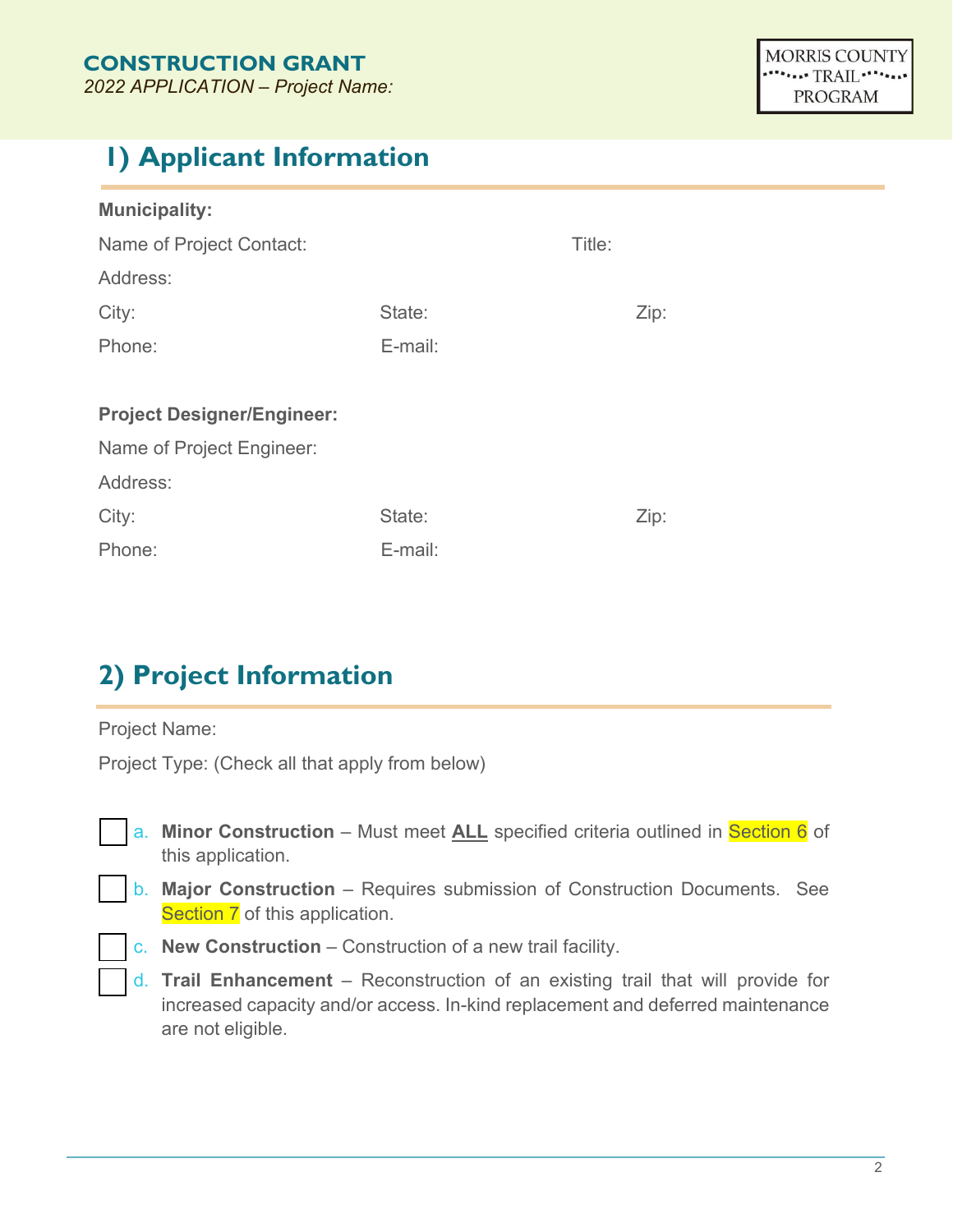# **3) Project Description**

Provide a brief description of how the trail project will be constructed including specific techniques, materials and methods. Also describe the overall approach that speaks to how major challenges have been addressed and any unique features included in the design of the project. Use additional space in Appendix A to provide more details of your project if necessary.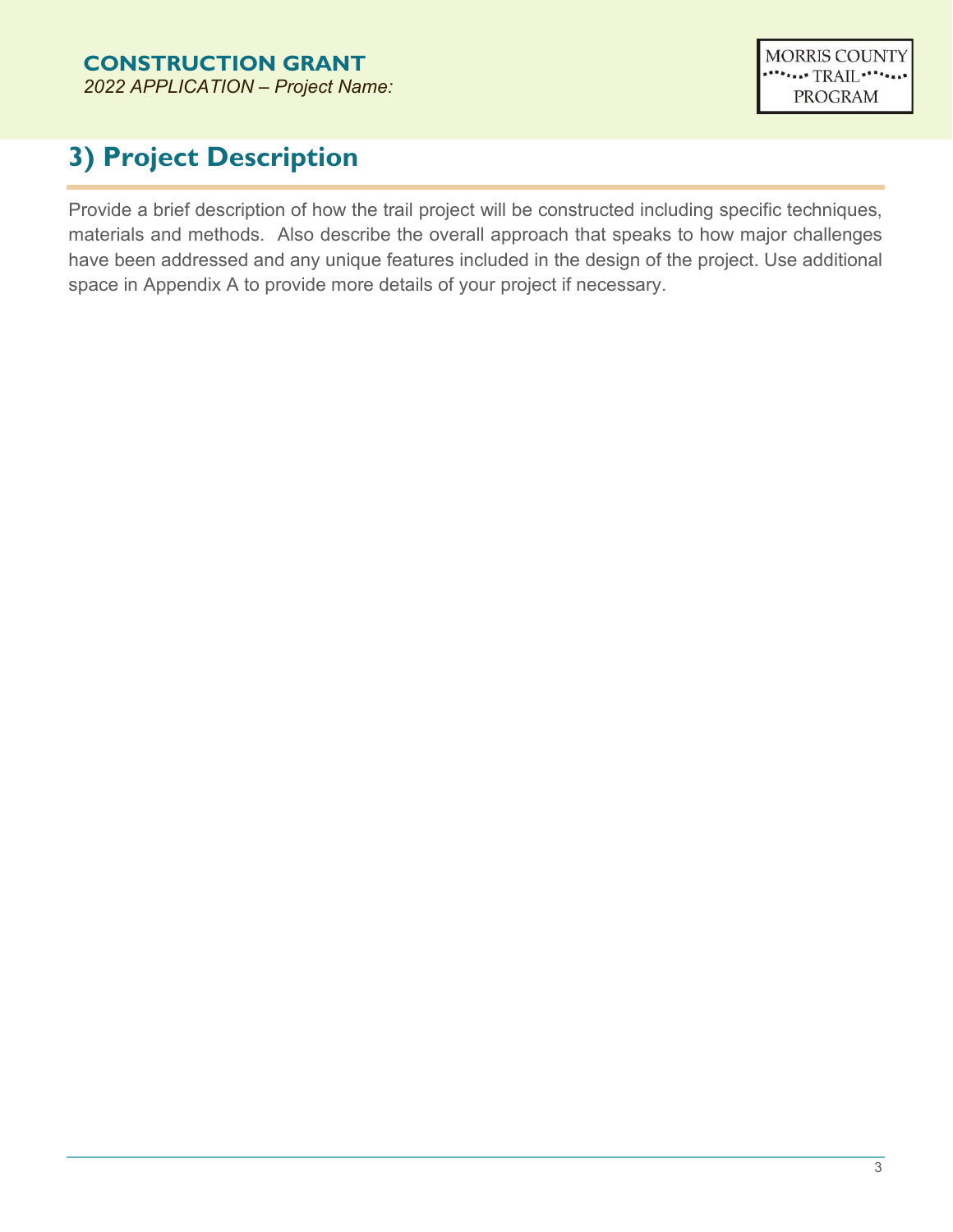**a. Project Development Phase** – Using the chart below, identify what phase of development best describes the **current status** of your project.

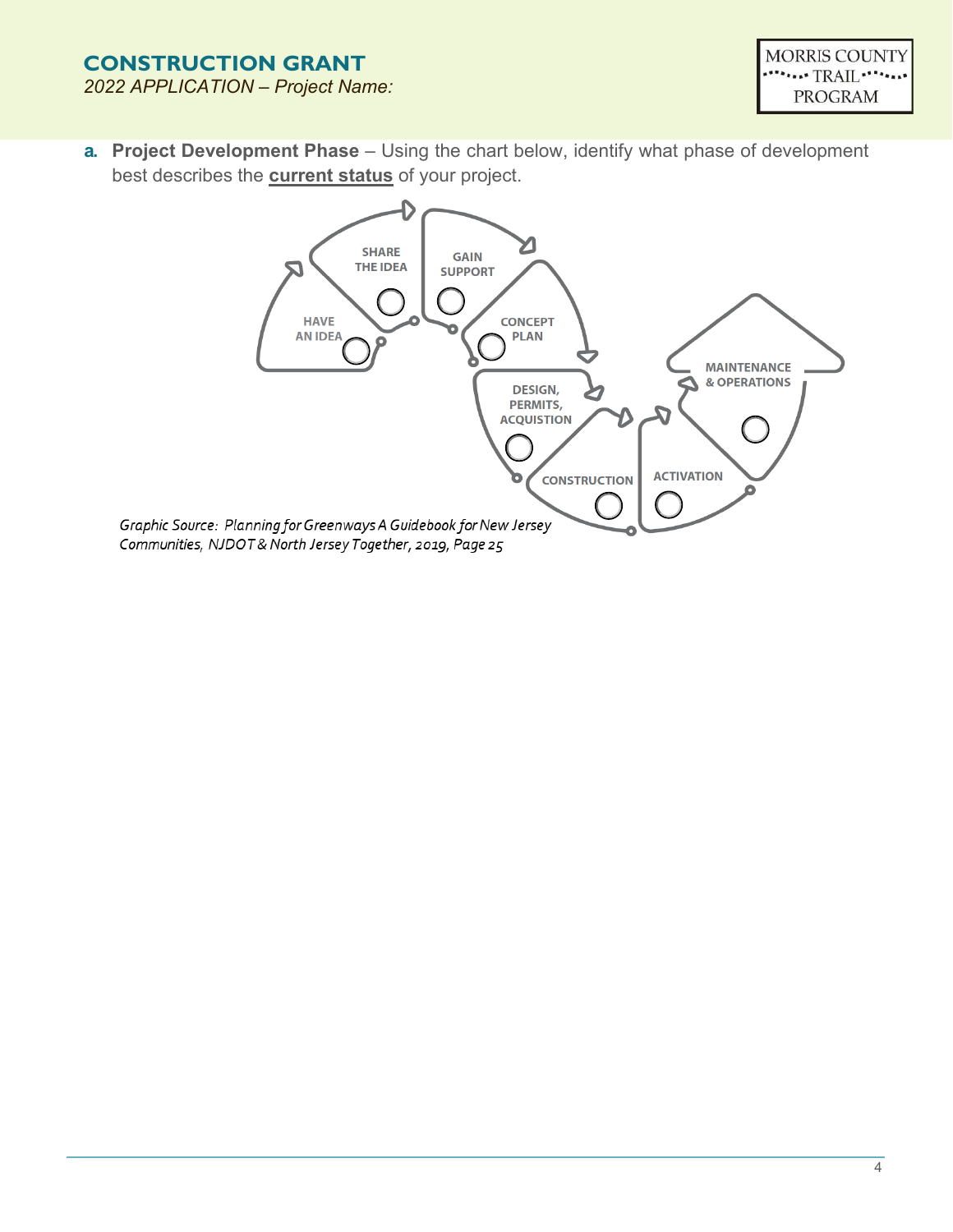# **4) Funding Strategy**

Provide a description of the funding strategy and resources that will used to meet the required 20% of construction costs as required matching funds.

- **a. Matching Funds (20% minimum)** A minimum of 20% matching funds of total construction costs are required. The match can be in the form of cash, other grant sources, in-kind services, or in-direct costs, all of which require verification with this application. See below.
	- $\cdot$  When other grant resources are being used to fulfill the required match, applicants must provide a copy of the award letter verifying the amount of award with this application.
	- When using in-kind services to fulfill required match, applicants must provide detailed description and an Evidence of Resource Commitment letter with this application outlining who and what will be provided, including a detailed breakdown of estimated costs of in-kind services being provided.
	- When using in-direct costs to fulfill required match, applicants must include a copy of the scope of services, invoices, and payment verification with this application. All services must be completed and paid at the time of application.
- **b. Long-Term Funding** If applicable, provide a brief description of the anticipated strategy to fund construction costs of additional phases of the project.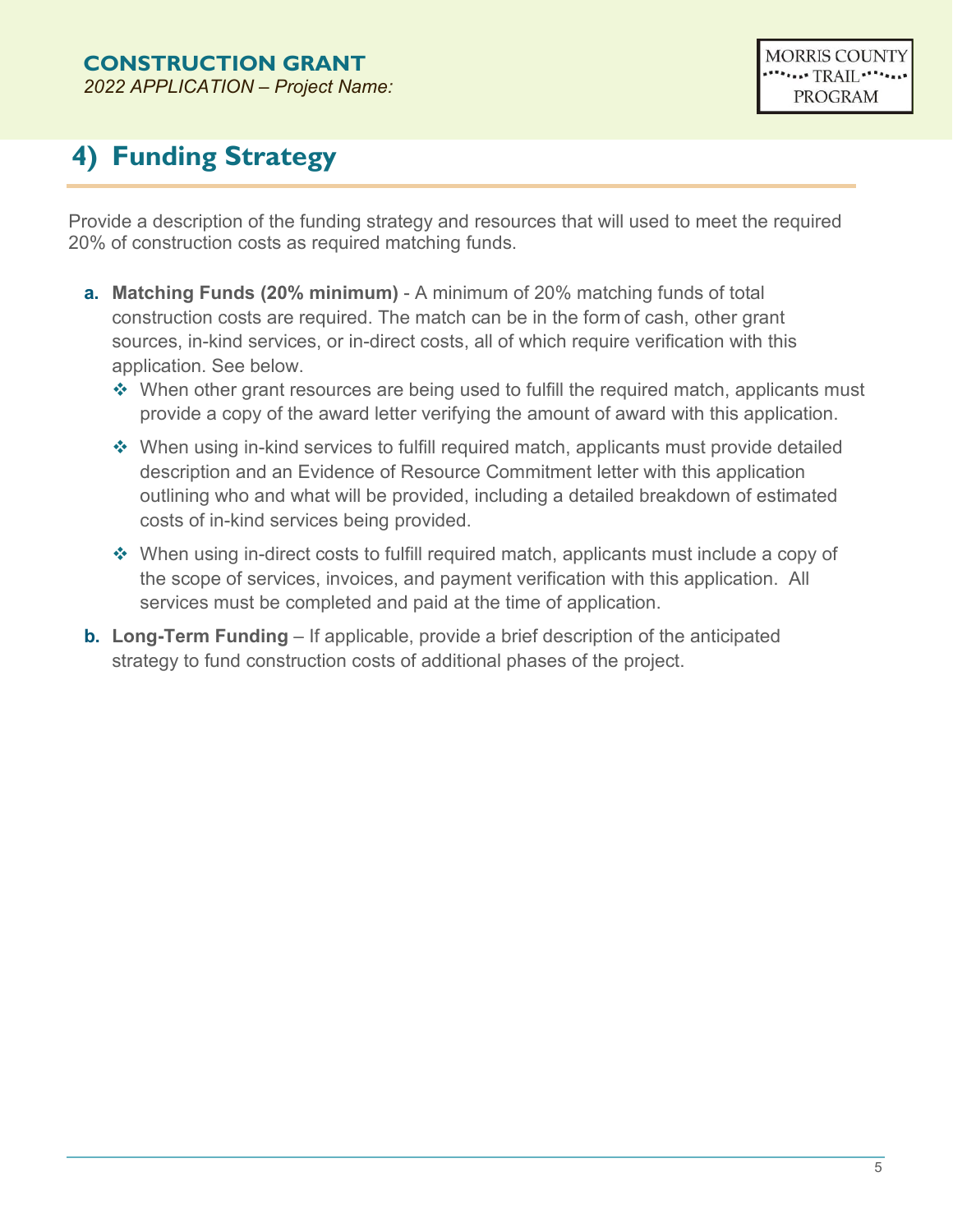## **5) Project Maps & Site Photos**

- **a. Project Location Map** Provide a project map (in color) that clearly illustrates the following information:
	- Block & Lot labels
	- Street names labeled
	- Location of proposed and existing trails (local & regional)
	- North arrow & scale
	- Major nearby destinations labeled
	- Locate and label structures and amenities (existing and proposed)
	- Identify existing natural features such as wetlands, topography, water bodies, etc.

Separate from the above provide:

- **b. NJDEP GeoWeb Database Map** Using [Bureau of GIS \(nj.gov\)](https://www.nj.gov/dep/gis/geowebsplash.htm) resource, create a map of the project location and immediate surrounds. Include relevant data layers such as historic, environmental, natural and/or cultural resource that may impact the design and/or construction of the proposed trail project.
- **c. National Wetlands Inventory** Using [\(National Wetlands Inventory \(usgs.gov\)](https://fwsprimary.wim.usgs.gov/wetlands/apps/wetlands-mapper/) resource, create a map of the project location and immediate surrounds to show designated wetland and riparian areas.
- **d. Project Location Photos** Provide a minimum of 6 photos (with captions) highlighting existing features of the project location as described in Section 3. Include a key noting specific location of each photo.
- **e. Project Video (OPTIONAL)** Provide a digital video (10-minute maximum) highlighting existing conditions of the project location and proposed features as described in Section 3. Include dialog describing video content.

*Applications submitted without the above mapping and photo resources may be deemed ineligible.*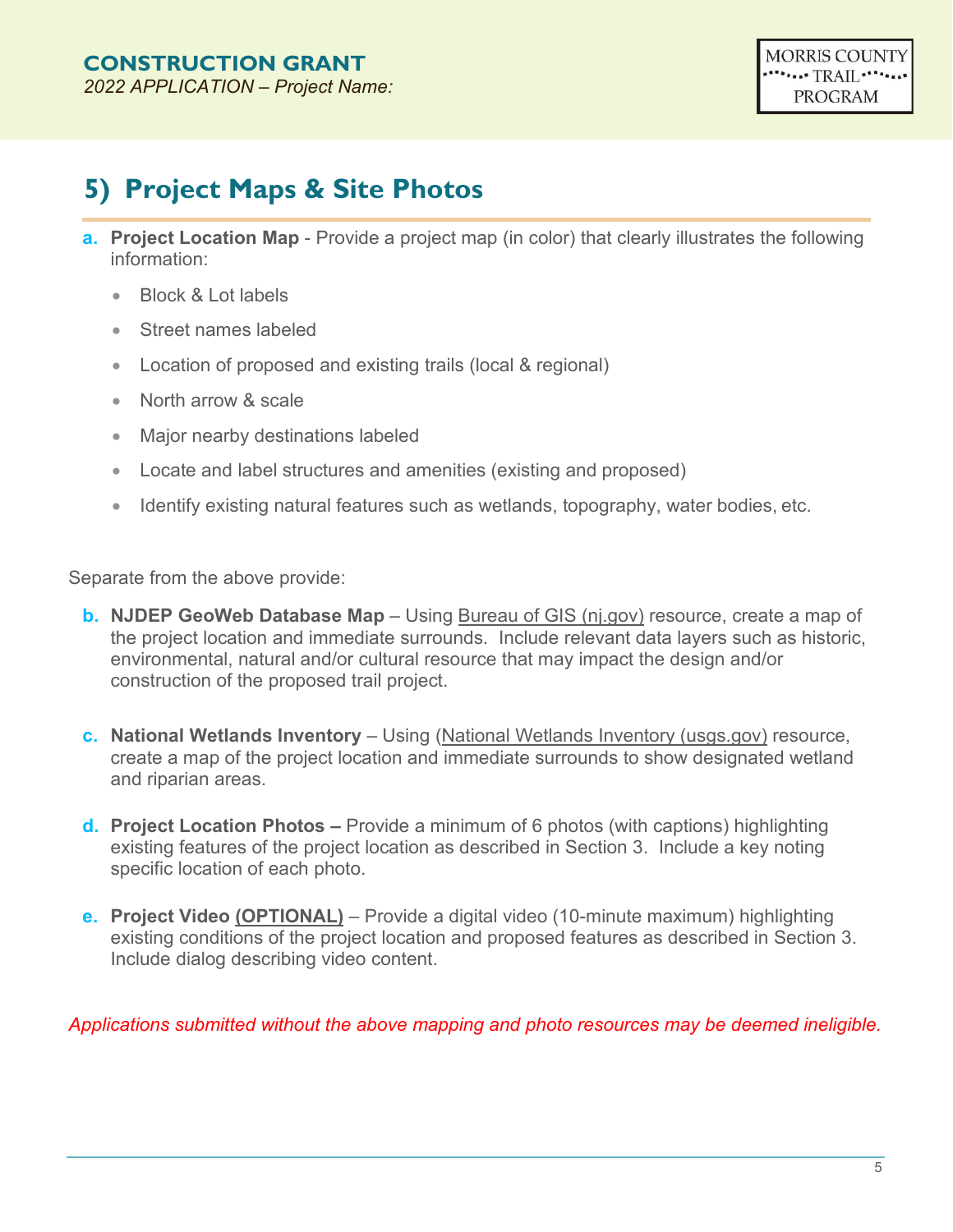#### **6) Minor Construction Documentation**

Applicants applying for the category of Minor Construction shall submit verification of the following: Applicants must meet **ALL** seven (7) criteria in order to qualify for the Minor Construction category.

- a. **Pre-Approval** Applicants seeking to submit an application for Minor Construction project must receive prior approval from Program Staff. Contact Program Administrator to set up a pre-application meeting.
- b. **Project Costs** Using the Cost Estimate Form referenced in Appendix B, verify that the total construction costs of the trail project is below \$70,000.
- c. **Length** Using appropriate scaled mapping provide a map verifing that the trail project is 1-mile or less in length.
- d. **Surface**  Use of natural trail surface. Provide a typical cross-section and detail showing how the natural trail surface will be constructed.
- e. **Slope** Using topographic mapping information of the project area provide verification that the trail project will not exceed 8% slopes.
- f. **Major Features**  Provide verification that construction of the trail project requires minimal to no major features such as bridges, walls, boardwalks, etc.
- g. **Agency Review**  Provide verification that construction of the trail project requires minimal to no permits.
	- $\triangleq$  Applicants who do not provide sufficient verification supporting the above criteria may be deemed ineligible.

Applicants shall also provide a Project Schedule outlining the completion of major milestones within the allotted 2-year timeframe for project completion.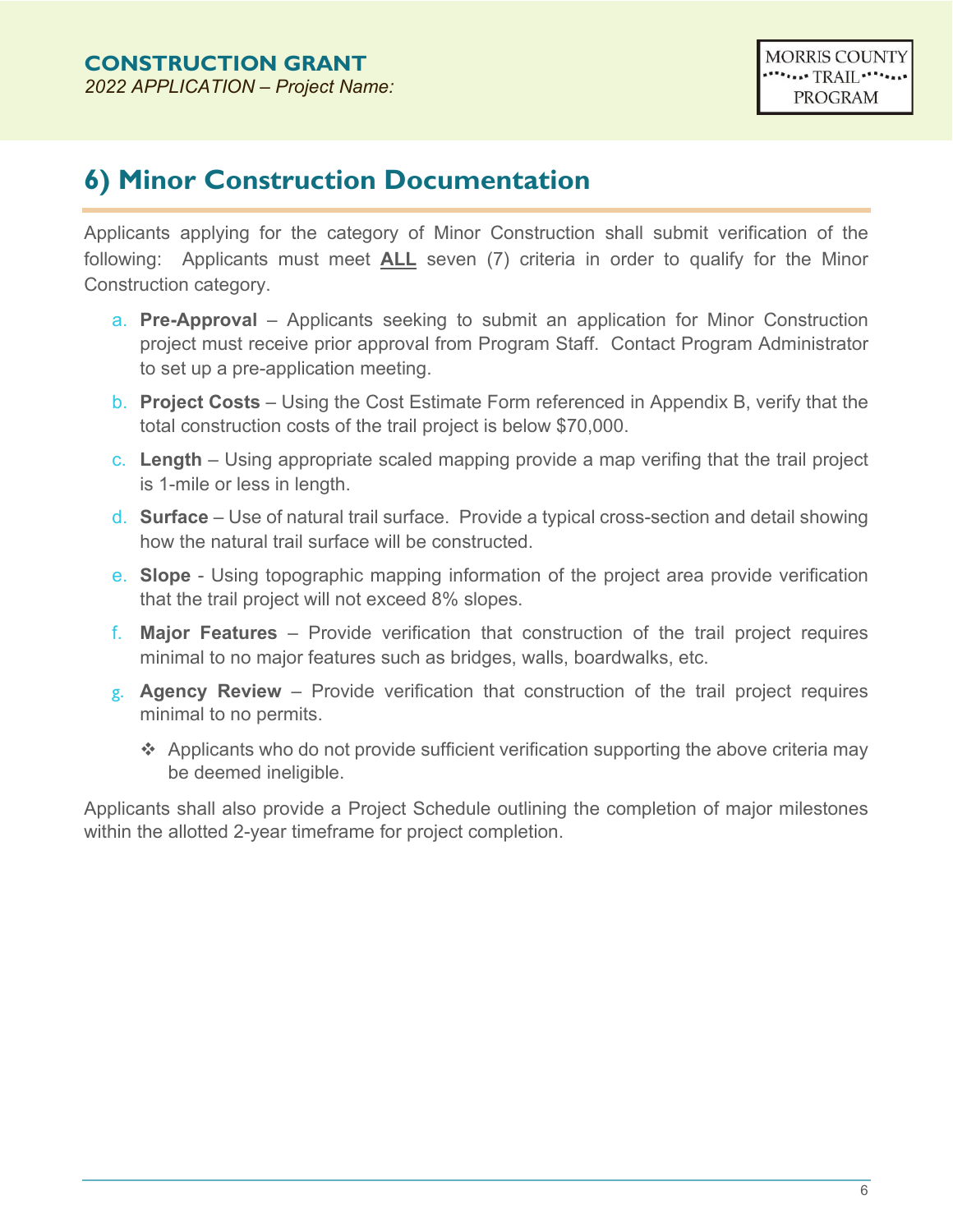# **7) Major Construction Documentation Design Plans, Specification, Engineer's Cost Estimate**

Applicants applying for the category of Major Construction shall submit Construction Documents verifying that the project is ready for construction including:

- a. **Final Design Plans** Provide detailed final design plans illustrating means, methods, and materials that will be used.
- b. **Specifications**  Provide detailed specifications of the materials and processes that are to be used in the construction of the trail project.
- c. **Engineer's Cost Estimate**  Provide an up to date Engineer's Cost Estimate prepared in accordance with the submitted plans and specifications. A maximum contingency of 10% is allowable, and shall only be applied to total project costs, not individual line items. Permit fees are not eligible for funding. All costs for project amenities shall be listed separately in cost estimate.
- d. **Permits**  Provide a summary of all permits and other regulations required for the construction of the trail project. Include copies of all permit approvals and provide documentation and anticipated schedule of all pending permits.
- e. **Construction Schedule** Provide a construction schedule. Including all major tasks from the bidding phase through and including completion. Projects awarded a grant will have 2-years to complete construction (including pending permits).

Plans & cost estimate shall include final estimated quantities for the project.

## **8) Project Team**

Provide resumes of the project team (key personnel and licensed professionals) who prepared the Construction Documents and for those who will serve as Project Manager for the construction phase of the proposed trail project. Separately, provide qualifications documenting the project teams previous experience specifically related to trail planning, trail design, and trail construction.

When reviewing applications, the Trail Construction Grant Advisory Committee gives preference to those applicants that have partnered with licensed professionals with proven trail experience. Receipt of a previous trail grant awards does not qualify as proven trail experience.

*If awarded, the primary point of contact for all communication on the grant project shall be a municipal employee. Consulting professionals and volunteers are not eligible for this role.*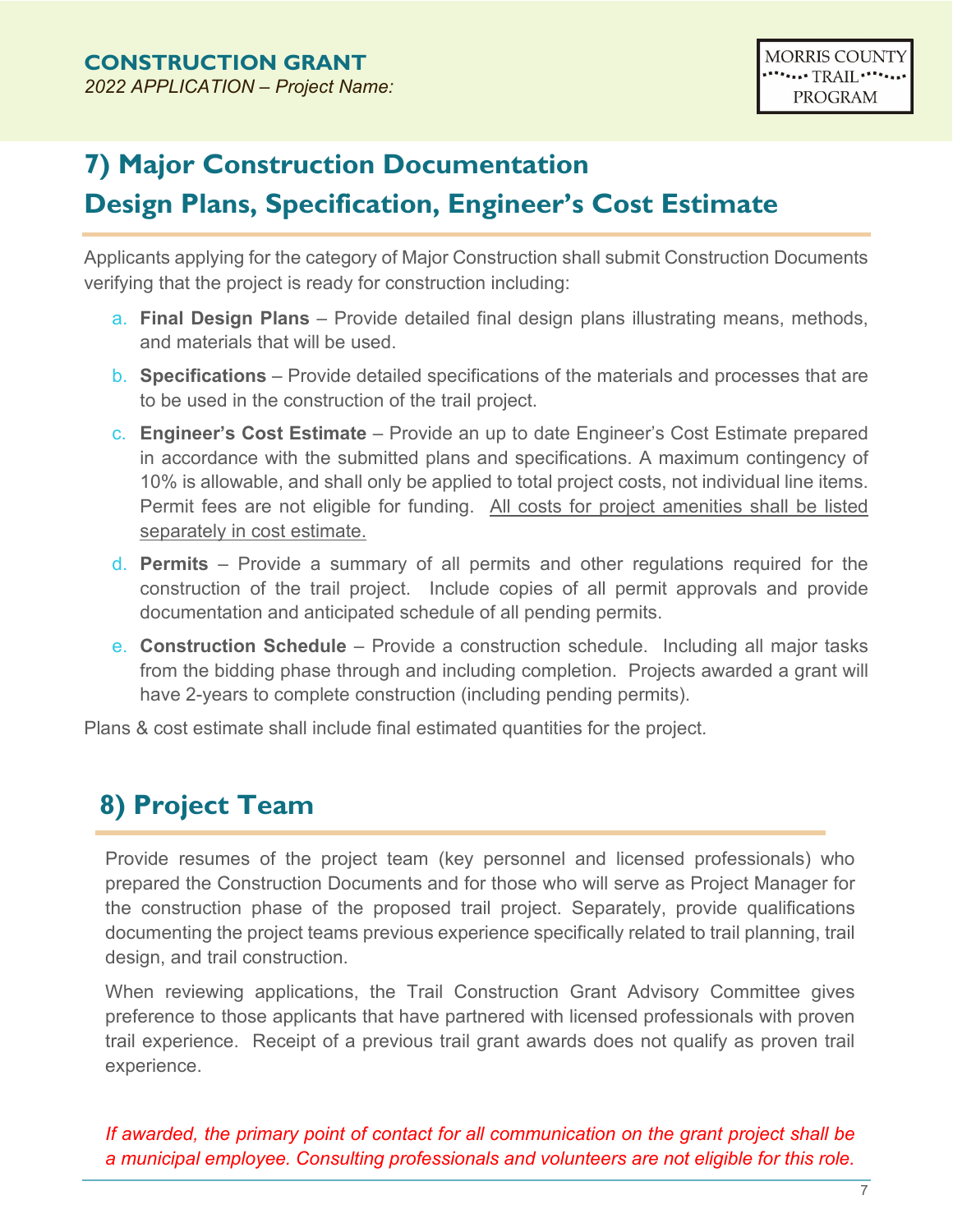#### **9) Project Costs, Match & Requested Grant**

Provide the following information for construction costs, required match and the grant amount being requested.

- a. **Construction Costs** This is the total cost required to construct the proposed trail project as outlined in the plans submitted with this application. This information should come directly from the Engineer's Cost Estimate. This shall include a summary of estimated quantities.
	- Minor Construction: The above costs should be the same as those calculated using the Cost Estimate Form referenced in Appendix B.
	- Major Construction: The above construction costs should be the same as those outlined in the Engineer's Cost Estimate provided as part of Section 7 of this application.
	- $\cdot$  A maximum contingency of 10% is allowable, and shall only be applied to project total, not individual line items. Permit fees are not eligible for funding.
	- b. **Match Required** 20% of total construction costs is minimum match required. The match can be in the form of cash, other grant sources, in-kind services, or in-direct costs, all of which require verification with this application. See below.
		- a. When other grant resources are being used to fulfill the required match, applicants must provide a copy of the award letter verifying the amount of award with this application.
		- b. When using in-kind services to fulfill required match, applicants must provide detailed description and an Evidence of Resource Commitment letter with this application outlining who and what will be provided, including a detailed breakdown of estimated costs of in-kind services being provided.
		- c. When using in-direct costs to fulfill required match, applicants must include a copy of the scope of services, invoices, and payment verification with this application. All services must be completed and paid at the time of application.
- c. **Requested Grant** The requested grant amount is calculated by subtracting the required match from the construction costs.
	- Applications without adequate documentation of costs may be deemed ineligible.
		- **Construction Costs: \$\_\_\_\_\_\_\_\_\_\_\_\_\_\_\_\_** (maximum 10% contingency)
		- > **Match Required \$** (minimum of 20% of Costs)
		- **Requested Grant \$\_\_\_\_\_\_\_\_\_\_\_\_\_\_\_\_** (costs minus match)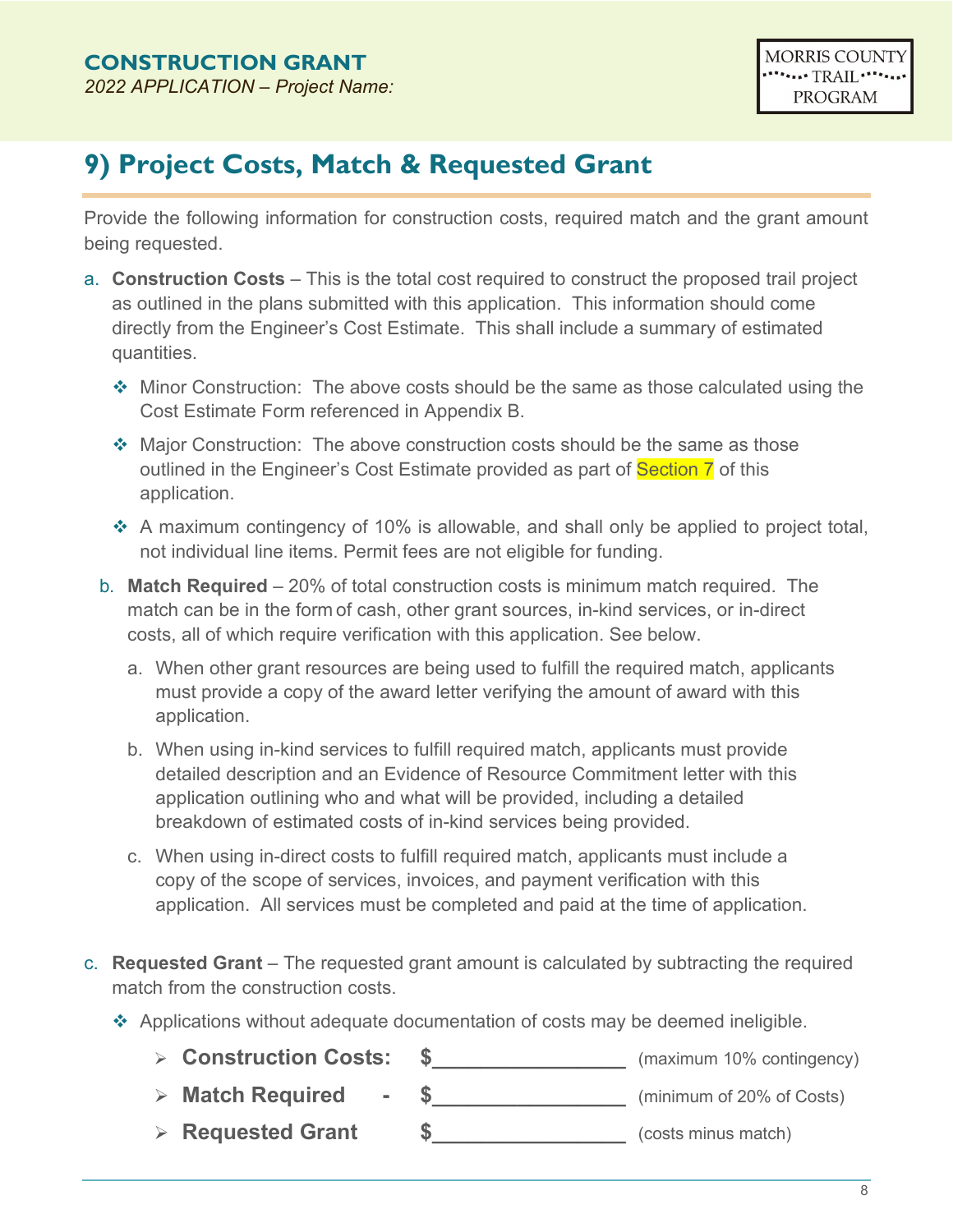## **10) Trail Design Intent**

Provide the following information related to the design intent of the proposed trail project.

a. **Trail Class** – Trail class generally reflects the scale of the trail development and represents the intended design approach. There are five Trail Classes, ranging from the least developed (Class 1) to the most developed (Class 5).

Select the Trail Class that most closely represents the trail of the proposed project. A project may have more than one Trail Class. Select all that apply. See U.S. Forest Service Trail Fundamentals-Design Parameters matrix to assist with the selection of Trail Class. [Trail Fundamentals and Trail Management Objectives \(morriscountynj.gov\)](https://www.morriscountynj.gov/files/sharedassets/public/departments/planning-amp-preservation-trail/1623-3801_trailfdmltmo_sec508_11-14-16_150dpi.pdf)

| <b>CLASS TYPE</b>     | <b>DESCRIPTION</b>          | LENGTH<br>(feet/mile) |
|-----------------------|-----------------------------|-----------------------|
| <b>Trail Class 1:</b> | <b>Minimally Developed</b>  |                       |
| <b>Trail Class 2:</b> | <b>Moderately Developed</b> |                       |
| <b>Trail Class 3:</b> | <b>Developed</b>            |                       |
| <b>Trail Class 4:</b> | <b>Highly Developed</b>     |                       |
| <b>Trail Class 5:</b> | <b>Fully Developed</b>      |                       |

b. **Designated Use** – Identify the designated user type(s) that will be accommodated in the design of the proposed trail. There can be more than one designated type of user, which is defined as mixed use. The design of the trail shall apply relevant standards related to specific use type(s).

| <b>NON-MOTORIZED</b>                    | <b>MOTORIZED</b>                                |
|-----------------------------------------|-------------------------------------------------|
| Pedestrian/Hiker                        | <b>Motorized</b><br>(off-road use)              |
| <b>Biking/Mountain</b><br><b>Biking</b> | ATV (all-terrain<br>vehicle or quad)            |
| Equestrian                              | <b>Off Highway Vehicle</b><br>(OHV-jeeps, etc.) |
| <b>Mixed Use</b>                        |                                                 |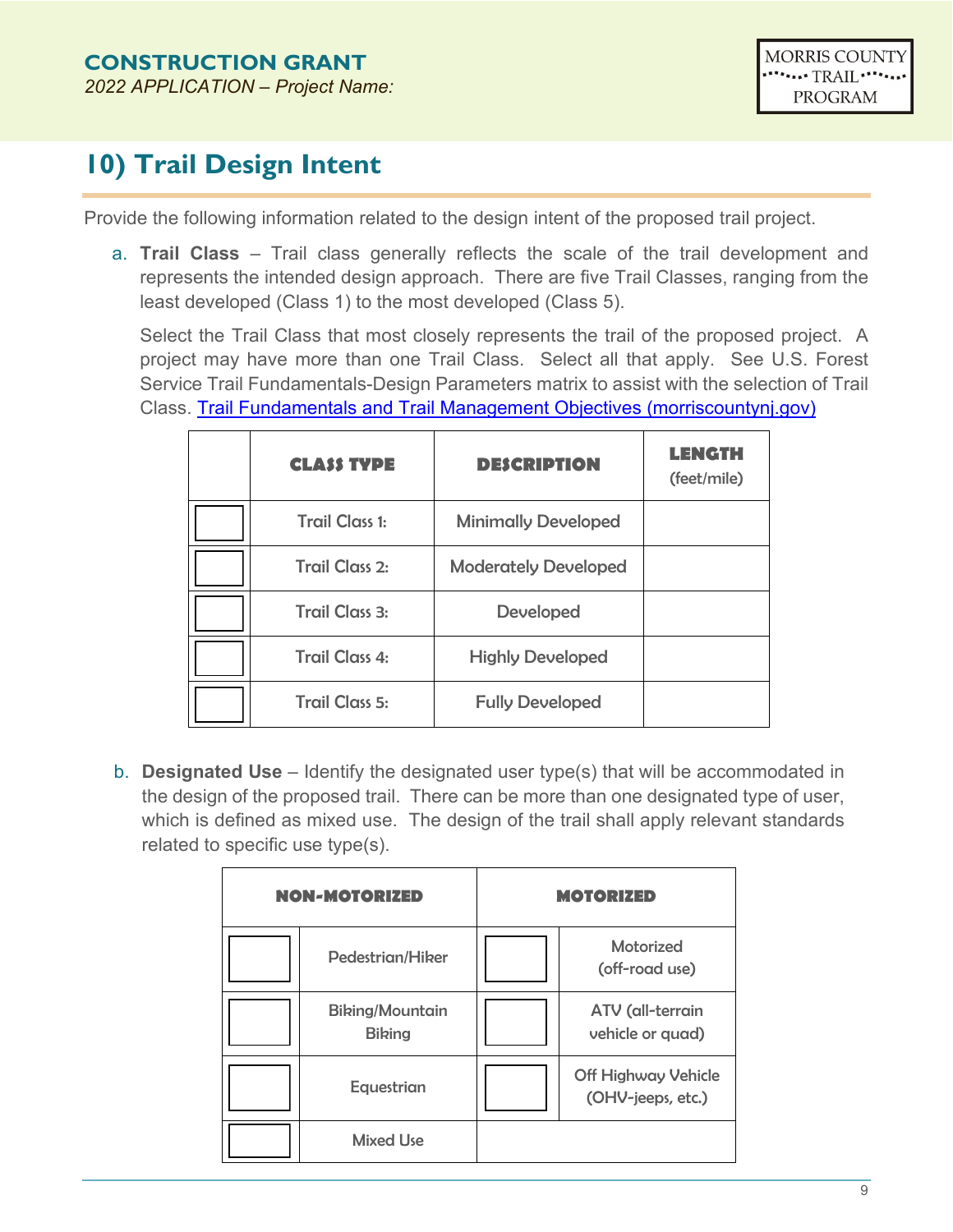c. **Surface Type** – Below select the type(s) of surfaces used and length of each type. This should be consistent with trail class and user type.

| <b>IMPERVIOUS SURFACE</b> |                              | <b>POROUS SURFACE</b>              |                              |
|---------------------------|------------------------------|------------------------------------|------------------------------|
| <b>TYPE</b>               | <b>LENGTH</b><br>(feet/mile) | <b>TYPE</b>                        | <b>LENGTH</b><br>(feet/mile) |
| Concrete                  |                              | <b>Wood Chips/</b><br><b>Mulch</b> |                              |
| Asphalt                   |                              | Gravel/<br><b>Stone Dust</b>       |                              |
| <b>Boardwalk</b>          |                              | <b>Native Soil</b>                 |                              |
| Other                     |                              | <b>Porous Pavement</b>             |                              |

d. **Design Features** – Below provide details for the design features proposed. This should be consistent with trail class and user type.

| FEATURE                             |  |
|-------------------------------------|--|
| Trail Width (inches/feet)           |  |
| <b>Target Grade (percent)</b>       |  |
| <b>Clearing Width (feet/inches)</b> |  |
| <b>Shoulder Width (feet/inches)</b> |  |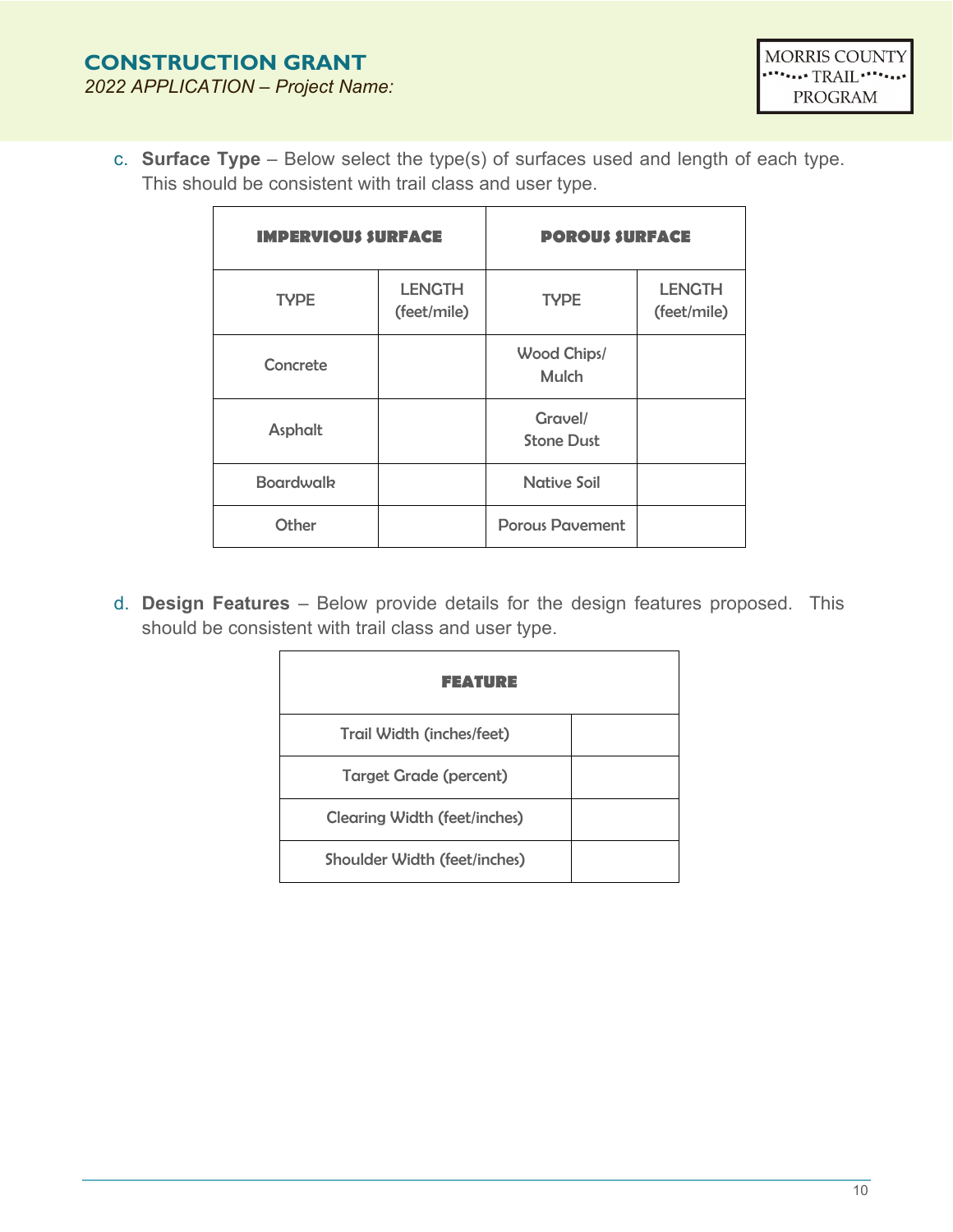# **11) Support Documentation**

Provide the following information related to the support and approval of pursuing the proposed trail construction grant.

- a. **Governing Body Resolution** Provide a Governing Body Resolution supporting the advancement of construction of the trail project and approval to pursue the Morris County Trail Construction Grant. The resolution shall include an acknowledgement that the municipality is responsible to provide advanced funding of the entire project and that the grant award will be distributed as a reimbursement upon the satisfactory completion the trail facility.
- b. **Evidence of Resource Commitment**  Provide an "Evidence of Resource Commitment" letter endorsed by an official agent for all groups, agencies, and entities providing in-kind services to complete the project. The letter shall outline what specific services will be provided along with estimated costs associated with the services.

This includes letters from managers of internal divisions expected to complete work on the project such as engineers, DPW and/or maintenance crews, etc.

c. **Agency Authorization** – If applicable, provide a letter from the agency of ownership confirming approval to allow the proposed trail to cross a public road/public right-of-way.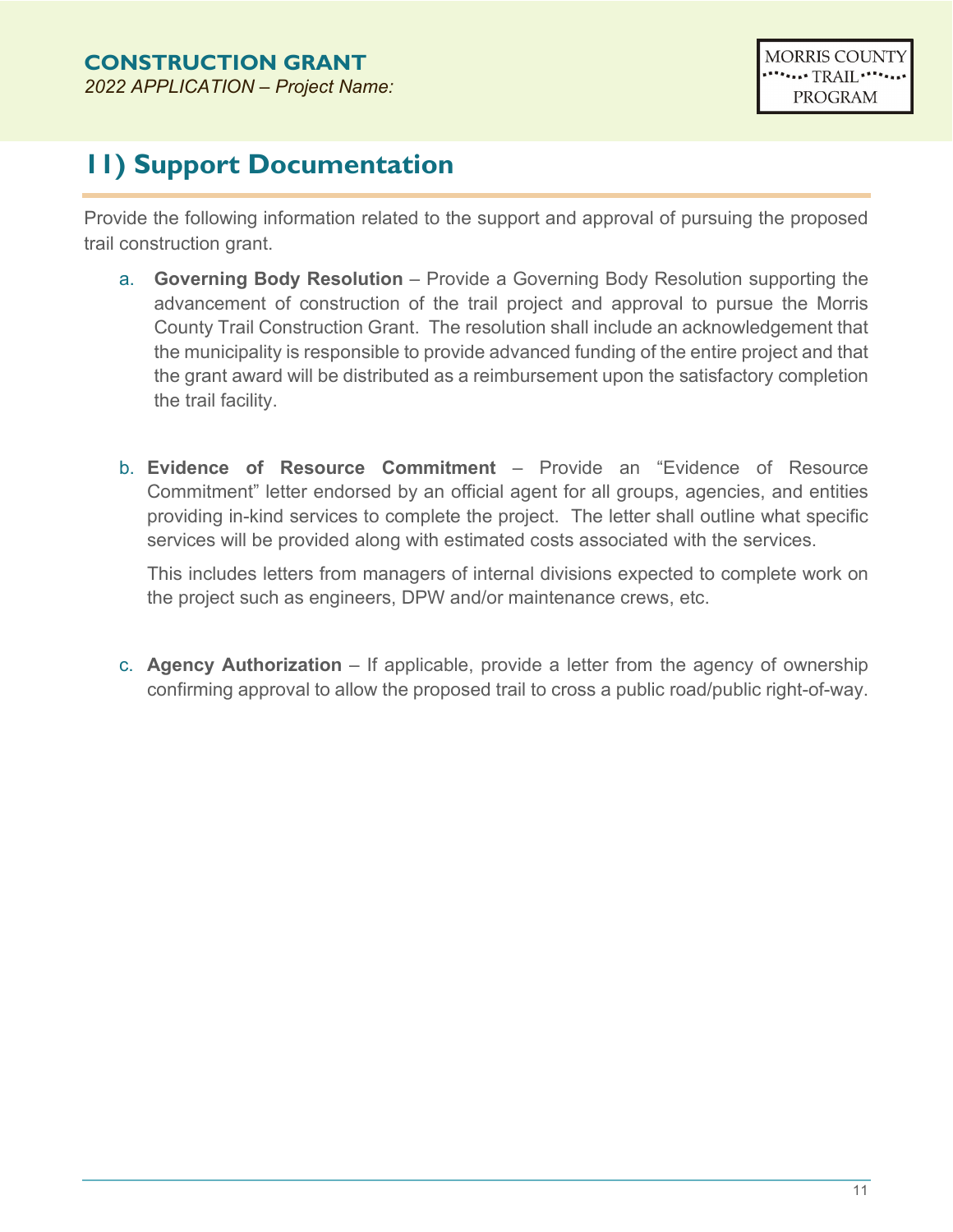## **12) Required Signatures**

Provide the following signatures for preparing bid package of final plans, specifications, and Engineer's Cost Estimate.

| a. Name of Mayor (Print)                 |       |  |
|------------------------------------------|-------|--|
| Signature of Mayor                       | Date  |  |
| b. Name of Project Contact (Print)       |       |  |
| <b>Signature of Project Contract</b>     | Date  |  |
|                                          |       |  |
| c. Name of Licensed Professional (Print) |       |  |
| Signature of Licensed Professional       | Date. |  |

## **13) Grantee Requirements**

Please note if awarded a grant, applicants shall be required to fulfill the following:

- 1. Abide by the conditions in the Grant Agreement and the Program Rules & Regulations.
- 2. Provide advanced funding to complete the design phase of the project, given grants are reimbursed upon satisfactory completion of the project.
- 3. Complete project within two-year timeframe of signed Grant Agreement.
- 4. Notify Program Staff of any project changes that differ from what was approved in the grant award.
- 5. Conduct a mandatory Project Kick-Off Meeting once Grant Agreement is finalized.
- 6. Submit quarterly Project Status Reports to program staff documenting progress.
- 7. Submit all final products to verify completion.
- 8. Submit all required financial documentation for reimbursement.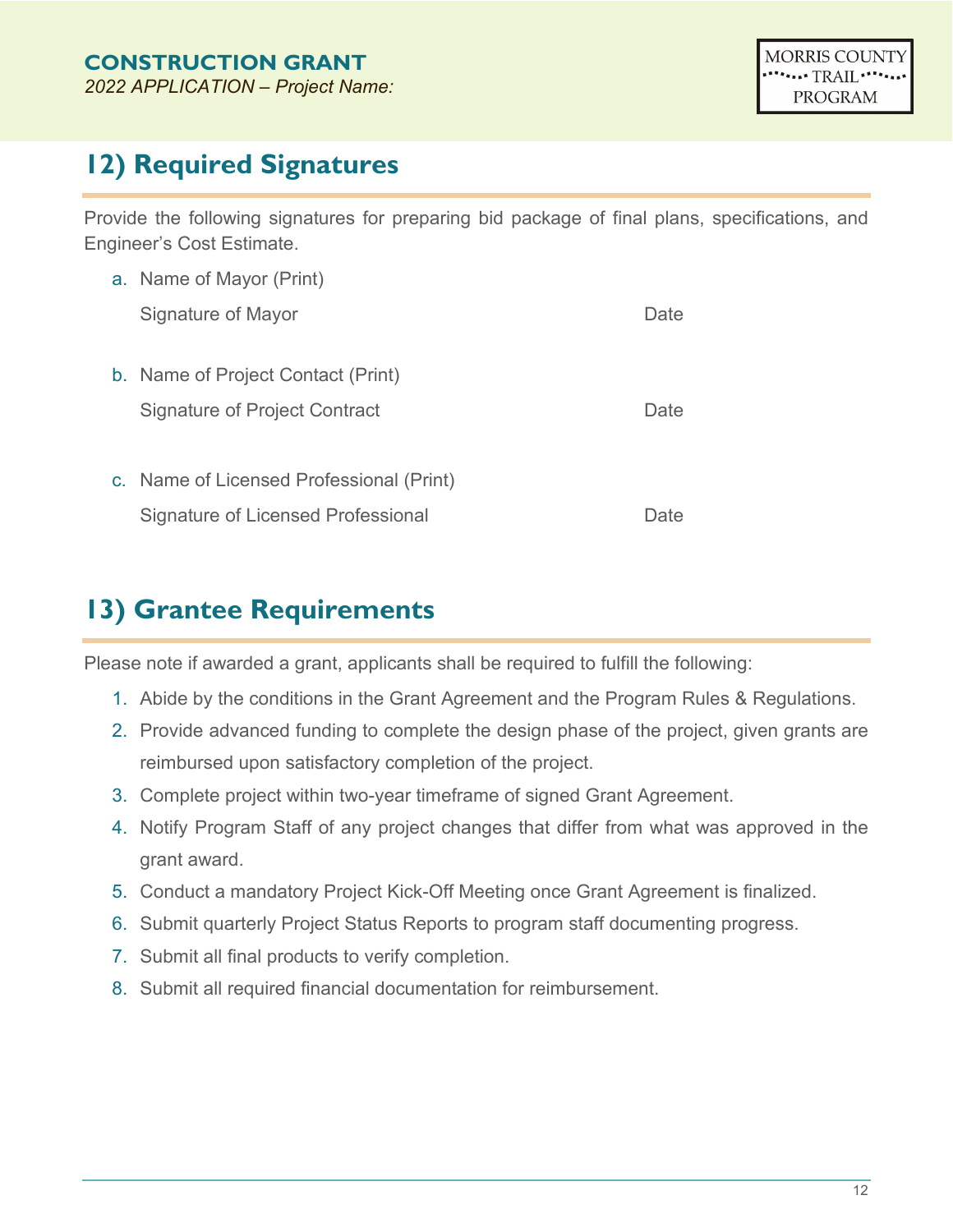# **14) Evaluation Criteria**

Please complete the below information as it relates to your proposed project.

|               | <b>PROJECT PURPOSE</b>                                                                                                                 | <b>DESCRIPTION &amp; SUPPORT INFORMATION</b>                                                                                                                                                                                                           |
|---------------|----------------------------------------------------------------------------------------------------------------------------------------|--------------------------------------------------------------------------------------------------------------------------------------------------------------------------------------------------------------------------------------------------------|
|               | Project complies with<br>Department of Justice<br>Title II, ADA<br>standards, and<br>PROWAG accessibility<br>standards                 | Provide a brief description of how the project meets Title II, ADA, and<br>PROWAG standards. Include references to specific features as necessary.                                                                                                     |
| Access        | Project provides<br>access to major<br>destinations such as<br>schools, recreation<br>facilities, and/or<br>community/civic<br>centers | Identify the major destinations the project will provide access to/from.<br>Identify on maps as necessary.                                                                                                                                             |
|               | Project provides<br>access to significant<br>natural, cultural or<br>historic features                                                 | Locate and identify the significant natural, cultural or historic features the<br>project will provide immediate or nearby access. Include maps as necessary.<br>Further documentation shall be provided in Section 6: Environmental<br>Documentation. |
|               | Project is designed to<br>accommodate<br>multiple trail user<br>types                                                                  | Describe how the design of the trail will serve the various user types.<br>Provide design details if necessary.                                                                                                                                        |
| <b>Divers</b> | Project serves a<br>diverse demographic                                                                                                | Briefly describe the range of demographics within 1/2 mile of the trail.                                                                                                                                                                               |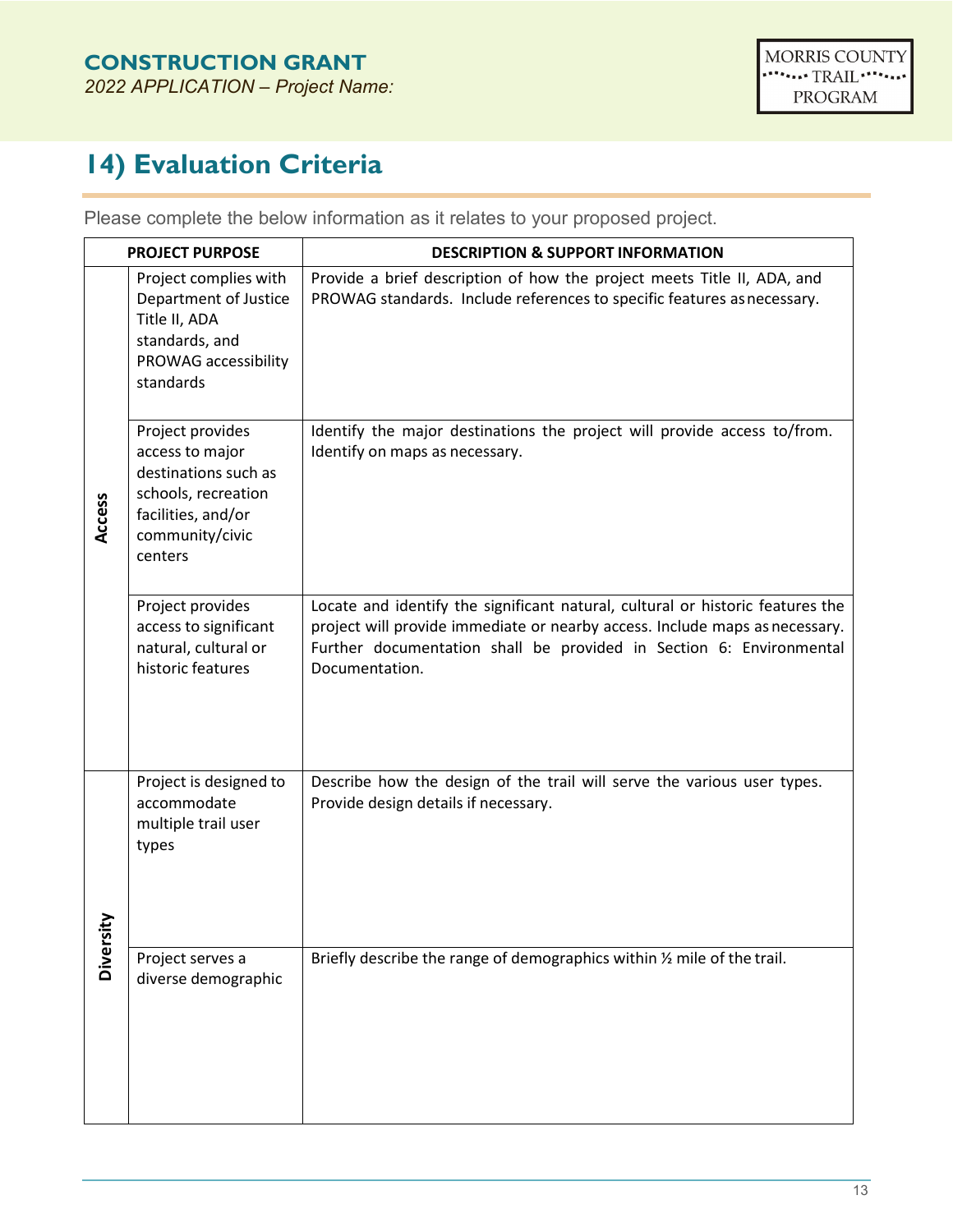# **Evaluation Criteria (continued)**

|              | Project connects to<br>existing trail network<br>(i.e. Federal, State,<br>County, regional, and<br>local) | Locate and identify where the proposed trail project will connect<br>with/extend an existing trail. Note the name of the existing trail and its<br>ownership/jurisdiction, and whether or not the existing trail is regionally<br>significant. Include maps as necessary. |
|--------------|-----------------------------------------------------------------------------------------------------------|---------------------------------------------------------------------------------------------------------------------------------------------------------------------------------------------------------------------------------------------------------------------------|
| Connectivity |                                                                                                           |                                                                                                                                                                                                                                                                           |
|              | Project provides<br>connections to<br>adjacent land uses via<br>logical terminus                          | Locate and identify the end points of the proposed trail. Describe how these<br>locations will provide connectivity to existing infrastructure and allow for<br>continued access to adjacent destinations.                                                                |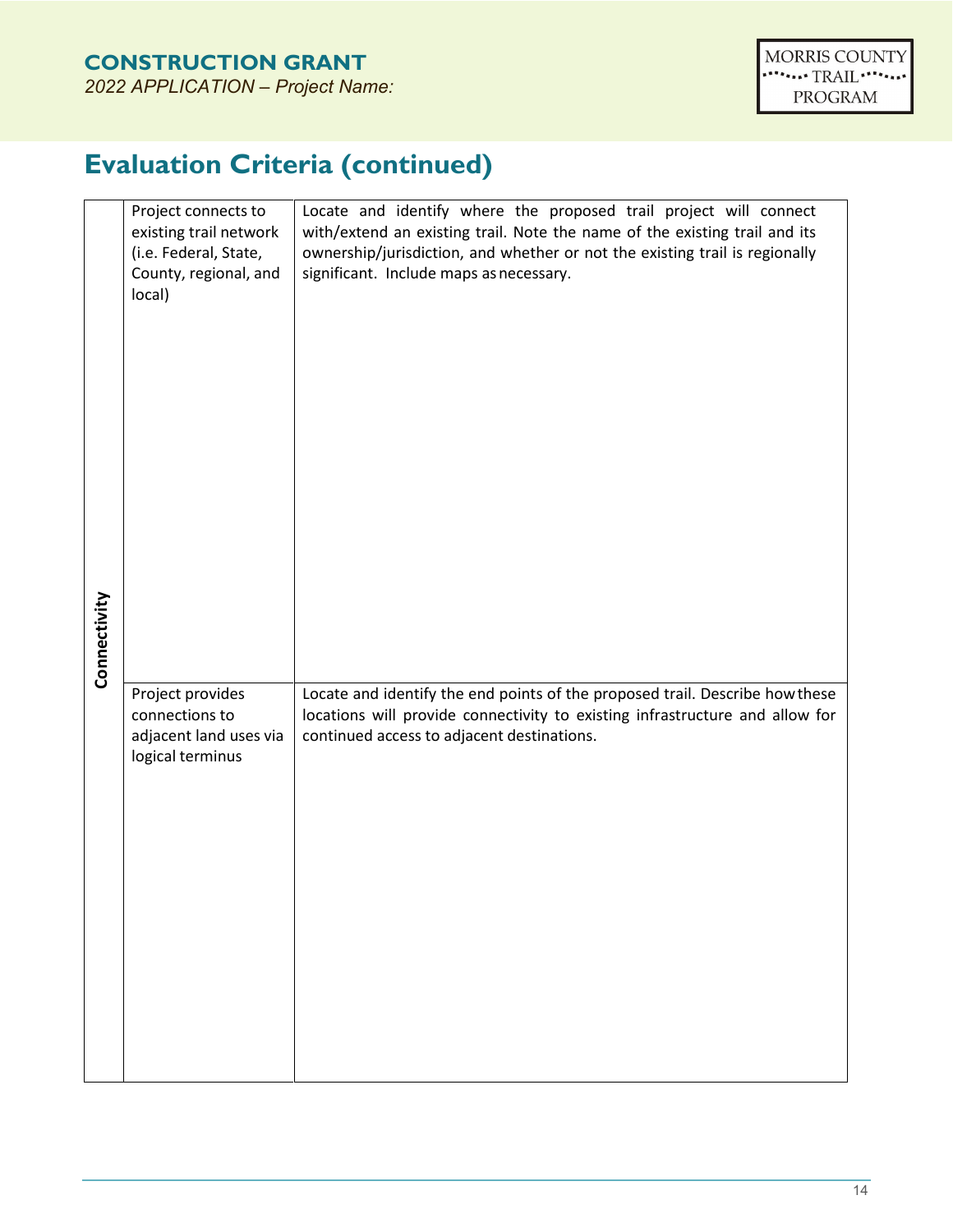# **Evaluation Criteria (continued)**

| Concurrency      | Project is<br>consistent with<br>short and long-<br>term planning<br>goals and<br>initiatives of the<br>municipality,<br>County, or State                      | Describe how the proposed trail project is consistent with existing local and/or<br>regional planning goals and policy initiatives. Include references to master plan<br>documents, planning studies, engineering studies, safety studies, public<br>feedback, etc.    |
|------------------|----------------------------------------------------------------------------------------------------------------------------------------------------------------|------------------------------------------------------------------------------------------------------------------------------------------------------------------------------------------------------------------------------------------------------------------------|
|                  | Project is of<br>regional<br>significance                                                                                                                      | Locate and identify the regionally significant features, resources, or sites<br>adjacent to or close to the proposed trail project. Also, describe how the<br>proposed trail project would contribute to the regionally significant features,<br>re-sources, or sites. |
| Funding          | Applicant has a<br>successful<br>history of<br>implementing<br>grants for similar<br>types of projects                                                         | Provide a brief description of previous grants awarded. Include a brief<br>description of grant purpose, the funding source, and dollar amount. Also<br>note whether the project has been successfully implemented and completed.                                      |
| Constructability | Applicant<br>has<br>completed<br>final design<br>for the<br>project                                                                                            | Construction documents have been submitted and permits have been obtained,<br>or a timeline has been established for obtaining the permits.                                                                                                                            |
|                  | Documentation<br>provided<br>outlines a clear<br>understanding of<br>project details,<br>methods,<br>required<br>regulatory<br>approvals and<br>project costs. | Briefly describe the methods and procedures that will be used to construct<br>the trail.                                                                                                                                                                               |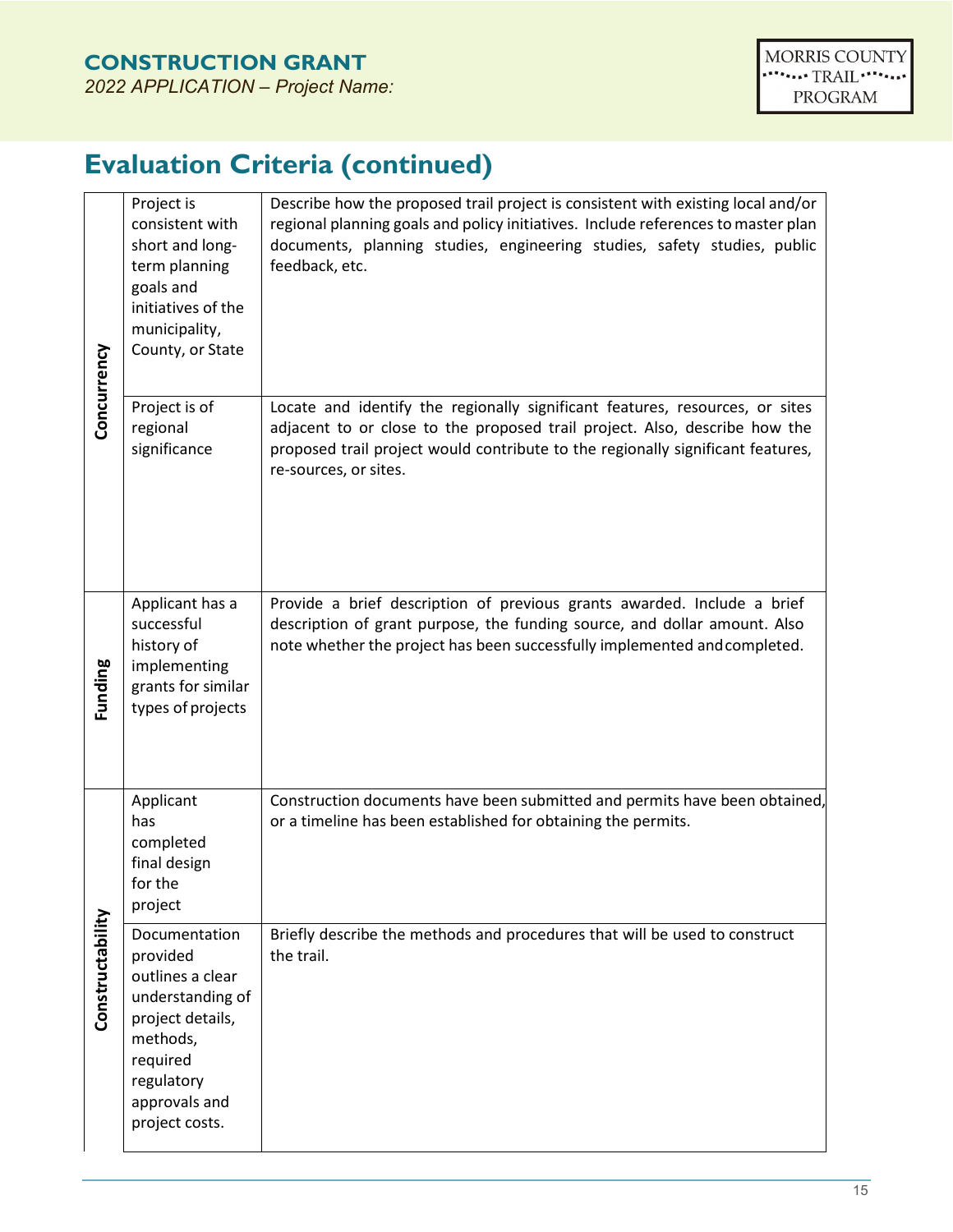MORRIS COUNTY PROGRAM

# **Appendix A – Project Description (cont'd.)**